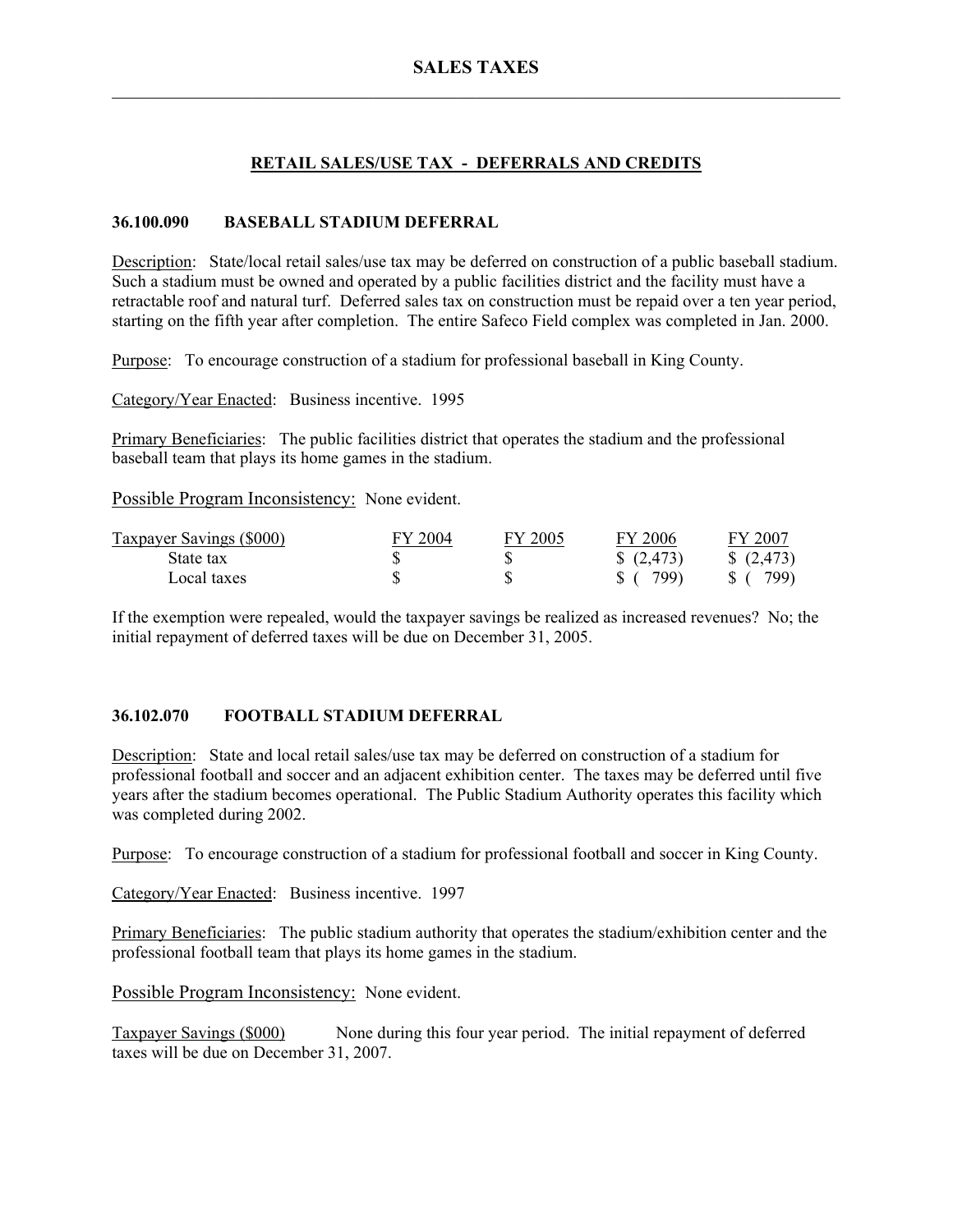#### **47.46.060 2nd NARROWS BRIDGE**

Description: A five year deferral of state and local retail sales tax is provided for tax paid on construction of a second bridge over Puget Sound at the Tacoma Narrows. The deferral includes related road improvements and the rental of equipment used during construction. Beginning on December 31 of the fifth year following completion of the project, 10 percent of the deferred tax must be repaid annually.

Purpose: To lower the overall cost of the project and to mitigate the amount of tolls necessary to fund repayment of the bonds financing construction costs of the project.

Category/Year Enacted: Business incentive. 1998

Primary Beneficiaries: Ultimately, the drivers who use the highly congested Highway 16 corridor.

Possible Program Inconsistency: None evident.

| <b>Taxpayer Savings (\$000)</b> | FY 2004  | FY 2005  | FY 2006           | FY 2007 |
|---------------------------------|----------|----------|-------------------|---------|
| State tax                       | \$11,878 | \$ 8,711 | \$ 4.017          | \$2,169 |
| Local taxes                     | \$ 3,858 | \$2,814  | $\frac{1.327}{ }$ | 701     |

If the exemption were repealed, would the taxpayer savings be realized as increased revenues? The amount of tax that is deferred will be repaid.

#### **82.08.037 BAD DEBTS 82.12.037**

Description: A credit or refund against current sales tax liability is allowed for retail sales taxes previously remitted to the state on debts that are deductible as worthless for federal income tax purposes.

Purpose: To limit a seller's tax liability to sales for which the seller actually receives payment.

Category/Year Enacted: Other business. 1982

Primary Beneficiaries: Firms that make sales on credit.

Possible Program Inconsistency: None evident.

| <b>Taxpayer Savings (\$000)</b> | FY 2004  | FY 2005  | FY 2006  | FY 2007  |
|---------------------------------|----------|----------|----------|----------|
| State tax                       | \$46,521 | \$49,113 | \$51.850 | \$54,740 |
| Local taxes                     | \$13,598 | \$14,356 | \$15,156 | \$16,001 |

If the exemption were repealed, would the taxpayer savings be realized as increased revenues? Unlikely.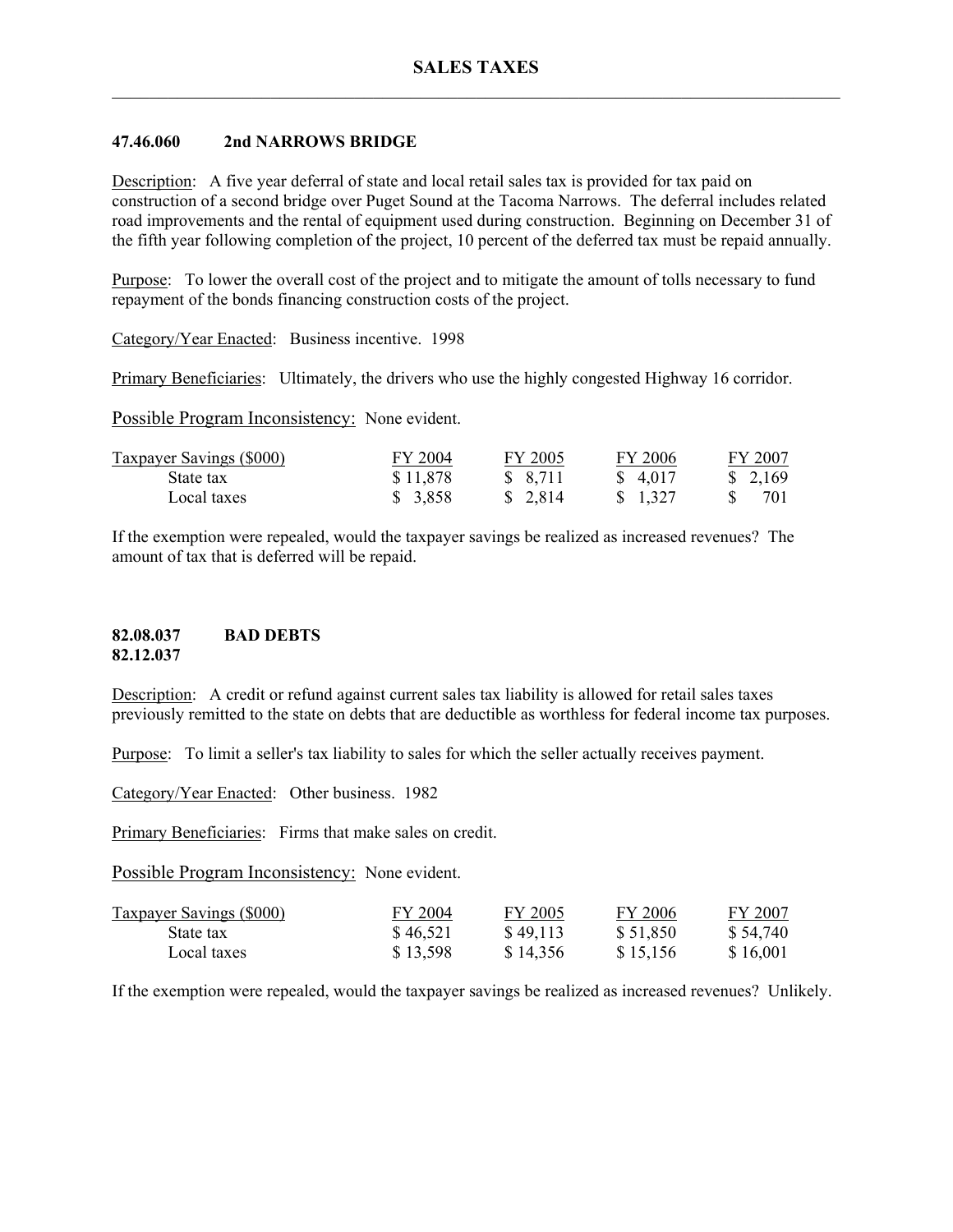## **82.12.024 NATURAL GAS PURCHASED BY DSI CUSTOMERS**

Description: This statute allows a deferral of use tax due on brokered natural gas purchased by a direct service industry (DSI) firm that constructs a new power plant. DSI firms are those which purchase power directly from the Bonneville Power Administration. The amount of deferred brokered natural gas use tax need not be repaid, if the firm continues production and their employment does not drop below base period levels.

Purpose: To encourage DSI firms to continue manufacturing in Washington after existing power contracts with BPA expire by building their own natural gas powered electric generating facilities.

Category/Year Enacted: Business incentive. 2001

Primary Beneficiaries: None to date.

Possible Program Inconsistency: None evident.

Taxpayer Savings (\$000) No firm has yet to apply for the deferral.

If the exemption were repealed, would the taxpayer savings be realized as increased revenues? Possibly, although it may be difficult to rescind deferred taxes once a firm has committed to the construction.

### **82.12.035 TAX PAID IN OTHER STATES**

Description: A credit against use tax liability on items brought into Washington is allowed for the amount of retail sales or use taxes paid to another state or political subdivision thereof. The credit is limited to the amount of Washington use tax otherwise due.

Purpose: The primary function of the use tax is to complement the retail sales tax by asserting tax in situations where the Washington retail sales tax did not apply (purchases made in other states, items bought from private parties, etc.). This credit avoids overtaxing items for which tax was legitimately paid to another jurisdiction.

Category/Year Enacted: Tax base. 1967

Primary Beneficiaries: Washington residents who purchase goods and pay sales/use tax thereon outside the state and then import the items into Washington for use in this state.

Possible Program Inconsistency: None evident.

| <b>Taxpayer Savings (\$000)</b> | FY 2004  | FY 2005  | FY 2006  | FY 2007  |
|---------------------------------|----------|----------|----------|----------|
| State tax                       | \$50,637 | \$54,283 | \$56,636 | \$59,139 |
| Local taxes                     | \$13,244 | \$14,197 | \$14,812 | \$15,467 |

If the exemption were repealed, would the taxpayer savings be realized as increased revenues? Unlikely.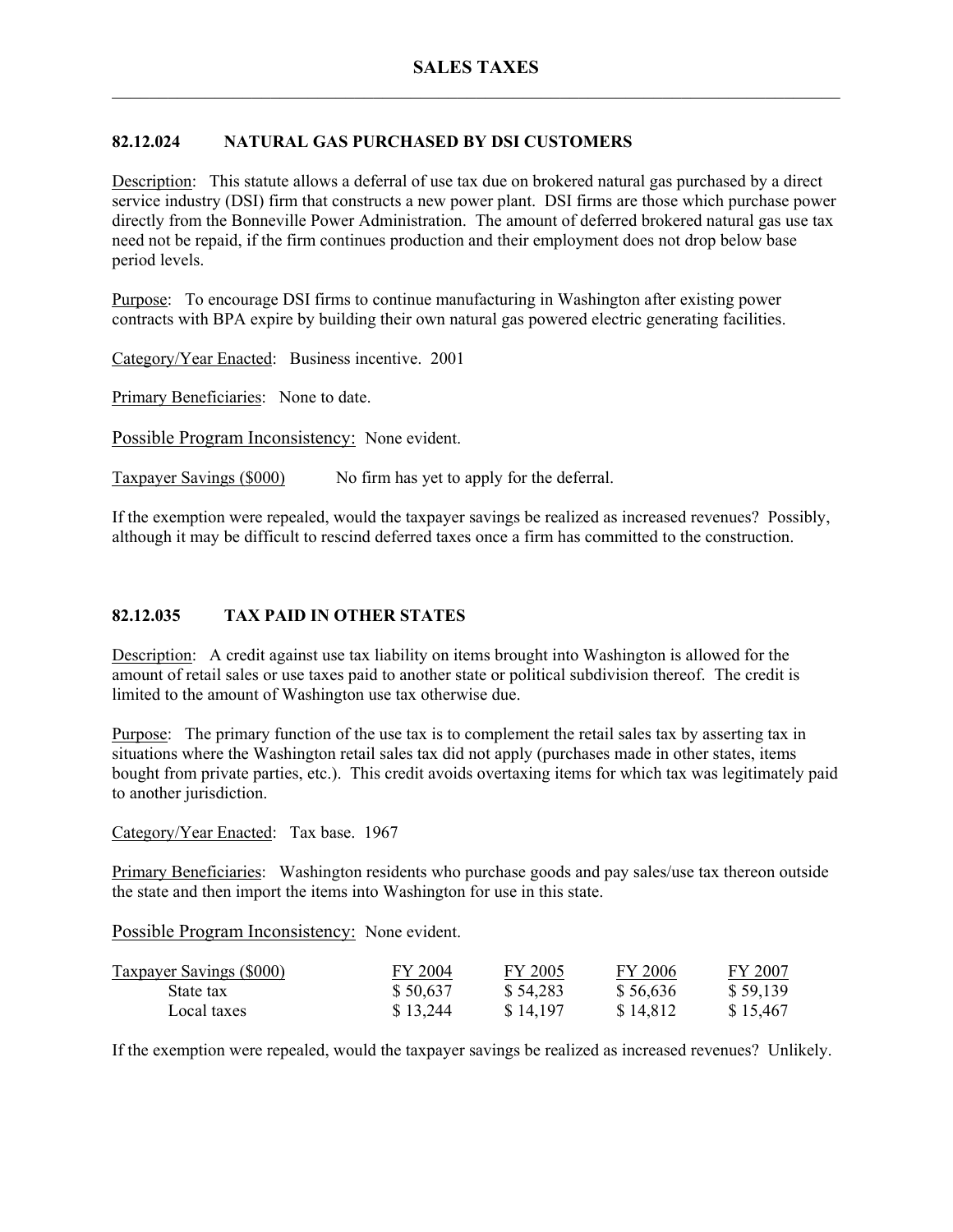### **82.32.065 VEHICLES UNDER WARRANTY**

Description: A credit or refund of retail sales tax paid is allowed to manufacturers of vehicles, if they refund the sales tax to customers upon the return of new vehicles under the provisions of Chapter 19.118 RCW, the so-called lemon law.

Purpose: To assure that manufacturers are not financially responsible for the sales tax, if they refund the tax previously collected to customers.

Category/Year Enacted: Other business. 1987

Primary Beneficiaries: Manufacturers of new motor vehicles that are found to be defective and ultimately the purchasers of these vehicles.

Possible Program Inconsistency: None evident.

| <b>Taxpayer Savings (\$000)</b> | $-2004$ | FY 2005 | ⊷∨∴ | 2006 | 200 |
|---------------------------------|---------|---------|-----|------|-----|
| State tax                       | 174     | 183     |     | 103  | 202 |
| Local taxes                     |         |         |     |      | 59  |

If the exemption were repealed, would the taxpayer savings be realized as increased revenues? Unlikely.

### **82.34.050(2) POLLUTION CONTROL CREDIT**

Description: Construction of required pollution control facilities associated with approved applications received between July 30, 1967 and November 30, 1981 were exempt from state retail sales/use tax. If the tax was previously paid, it may be taken as a credit against state B&O, public utility or use taxes.

Purpose: To encourage abatement of pollution and to compensate Washington firms for the costs of upgrading pollution control facilities.

Category/Year Enacted: Other business. 1967; program terminated in 1981, but remaining credits still allowed.

Primary Beneficiaries: Firms required to install pollution control facilities, primarily in the lumber and wood products, paper, aluminum and food products industries. Approximately 60 firms have a remaining credit balance which totals \$30 million at the end of FY 2003.

Possible Program Inconsistency: None evident.

| Taxpayer Savings (\$000) | FY 2004 | FY 2005 | 'Y 2006- | FY 2007 |
|--------------------------|---------|---------|----------|---------|
| State tax                | 156     | 141     |          |         |
| Local taxes              |         |         |          |         |

If the exemption were repealed, would the taxpayer savings be realized as increased revenues? Unlikely.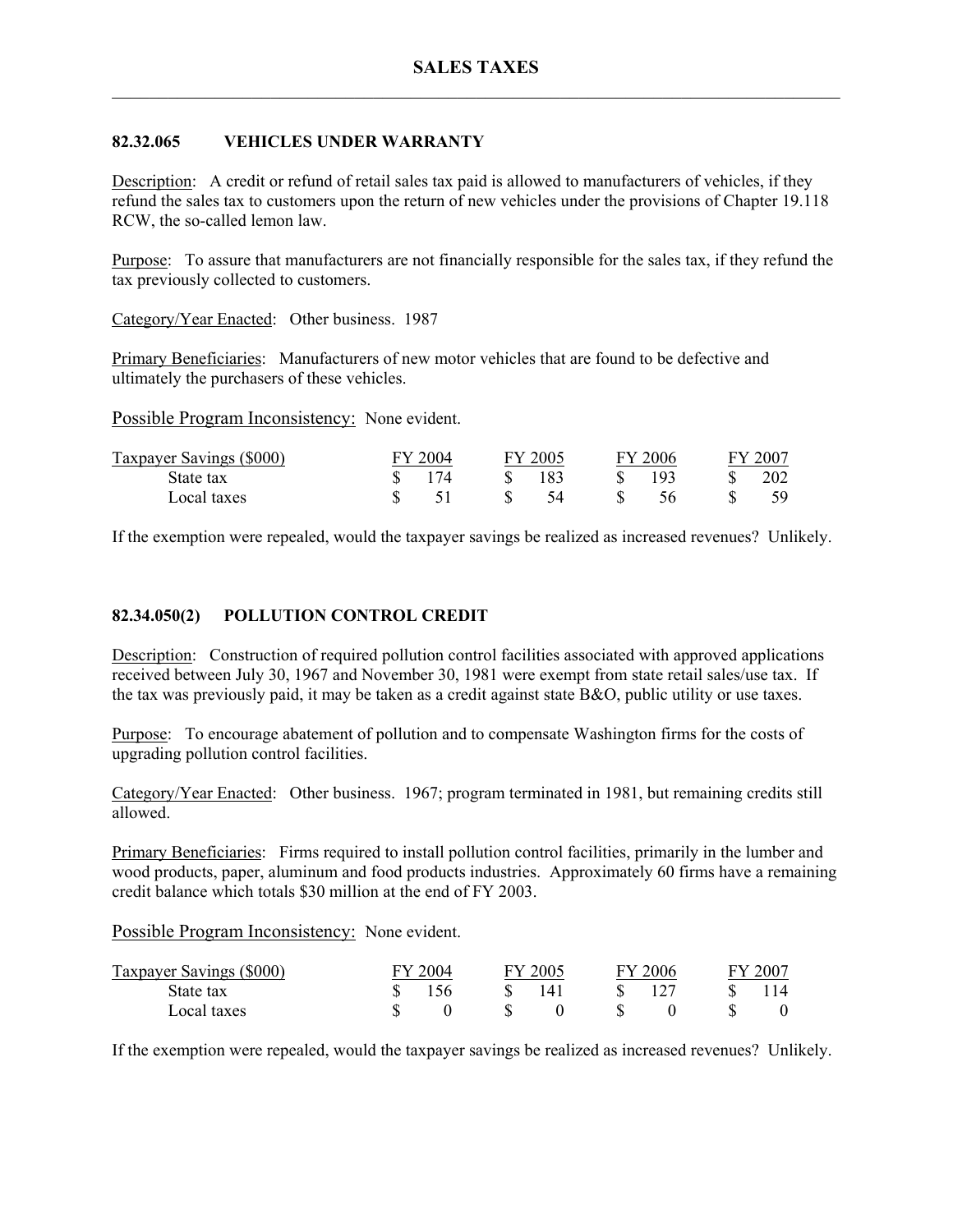### **82.60.040 RURAL COUNTY SALES TAX DEFERRAL 82.60.049**

Description: Deferral of state and local retail sales/use tax is available for new or remodeled buildings and/or equipment used in manufacturing or R&D in certain areas. To qualify, the project must be located in a county with an average population density of no more than 100 persons per square mile or in a targeted community empowerment zone. Originally the sales/use tax liability was deferred for three years, followed by a five year graduated repayment. Since July 1, 1994 the repayment requirement has been waived (provided program requirements are maintained), thereby making the program an outright exemption. The statute is currently scheduled to expire on July 1, 2004.

Purpose: To encourage manufacturing and R&D activities, and related job creation, in rural areas.

Category/Year Enacted: Business incentive. 1985

Primary Beneficiaries: As of September 2003 approximately 1,317 applications had been received.

Possible Program Inconsistency: None evident.

| Taxpayer Savings (\$000) | FY 2004<br>FY 2005 |  |  |  | FY 2006 | FY 2007 |  |  |
|--------------------------|--------------------|--|--|--|---------|---------|--|--|
| State tax                | \$14,000           |  |  |  |         |         |  |  |
| Local taxes              | \$ 4.060           |  |  |  |         |         |  |  |

If the exemption were repealed, would the taxpayer savings be realized as increased revenues? Yes.

#### **82.63.030 HIGH TECHNOLOGY DEFERRAL**

Description: Deferral of state and local retail sales/use tax is allowed for the construction of buildings and acquisition of machinery and equipment for projects involving research and development or pilot scale manufacturing. To qualify, the firm must be engaged in one of five areas related to high technology: advanced computing, advanced materials, biotechnology, electronic device technology, or environmental technology. Originally the sales/use tax liability was deferred for three years, followed by a five year graduated repayment. Since 1995 the repayment requirement has been waived (provided program requirements are maintained), thereby making the program an outright exemption. The statute is currently scheduled to expire on July 1, 2004.

Purpose: To stimulate the creation of high wage jobs in high technology industries and ultimately to encourage the expansion of manufacturing in Washington.

Category/Year Enacted: Business incentive. 1994

Primary Beneficiaries: As of April 2003 approximately 298 firms had participated in the program.

Possible Program Inconsistency: None evident.

| Taxpayer Savings (\$000) | FY 2004  | FY 2005 |  | FY 2006 | FY 2007 |  |
|--------------------------|----------|---------|--|---------|---------|--|
| State tax                | \$47,500 |         |  |         |         |  |
| Local taxes              | \$13,800 |         |  |         |         |  |

If the exemption were repealed, would the taxpayer savings be realized as increased revenues? Yes.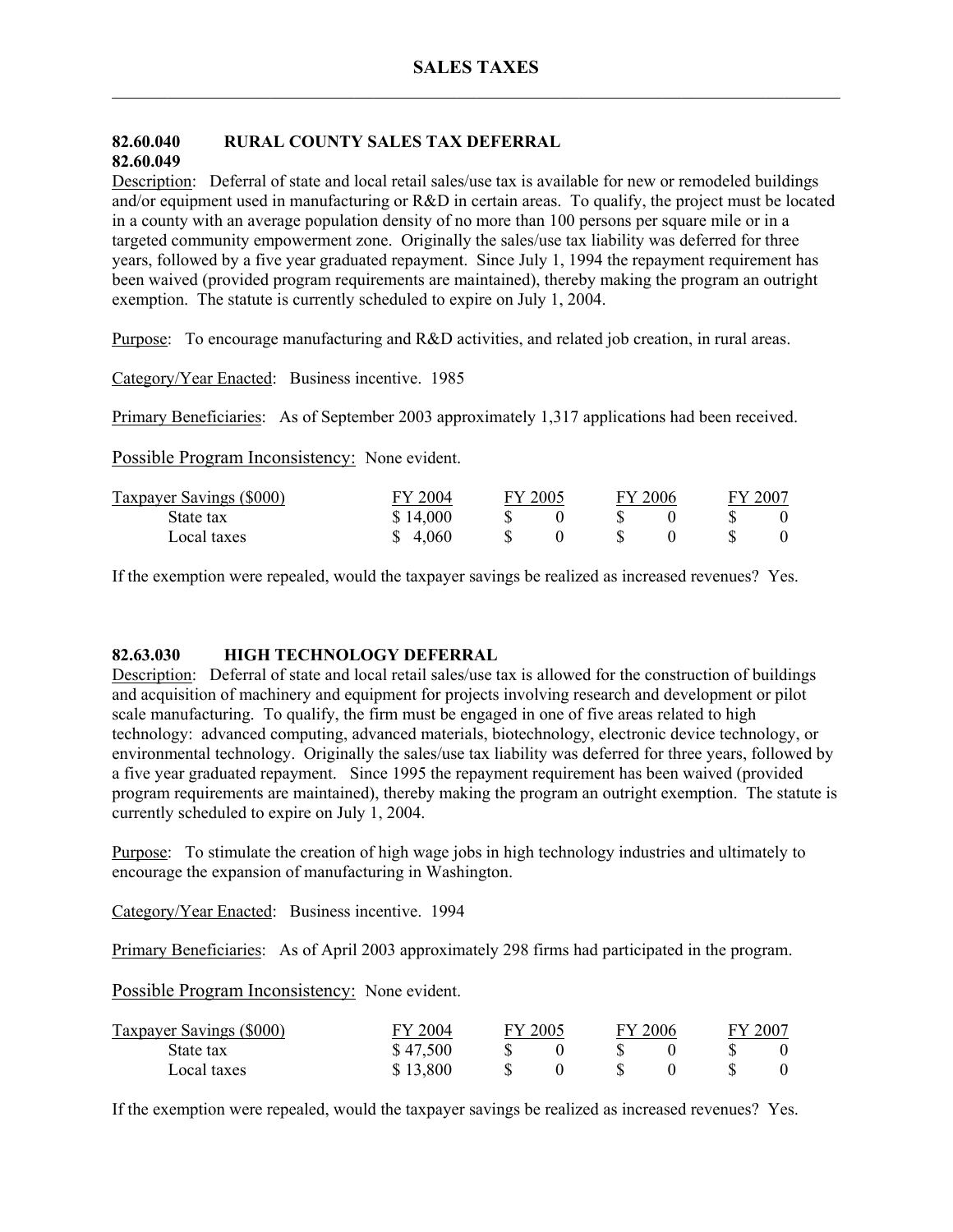#### **82.66.040 HORSE RACING TRACK DEFERRAL**

Description: Deferral of retail sales/use tax was allowed for construction of a thoroughbred horse racing facility in Western Washington, if construction commenced by July 1, 1998. Repayment of the deferred tax must start 10 years after completion of the project and will occur over ten years. The first repayment of deferred tax is due on December 31, 2006.

Purpose: To encourage construction of a track to replace the Longacres facility.

Category/Year Enacted: Business incentive. 1995; repayment period extended to 10 years in 1998.

Primary Beneficiaries: The Emerald Downs track, and the entire horse racing industry in Washington.

Possible Program Inconsistency: None evident.

| Taxpayer Savings (\$000)* | FY 2004 |  | FY 2005 |  | FY 2006 |  | FY 2007      |       |
|---------------------------|---------|--|---------|--|---------|--|--------------|-------|
| State tax                 |         |  |         |  |         |  | S            | (411) |
| Local taxes               |         |  |         |  |         |  | $\mathbb{S}$ | (107) |

No new deferrals allowed; the amounts shown reflect repayments of deferred tax.

If the exemption were repealed, would the taxpayer savings be realized as increased revenues? No, previously deferred tax is scheduled for repayment over 10 years beginning at the end of 2006.

## **82.68.030 DEFERRAL FOR PRODUCTION OF ALTERNATIVE FUELS**

Description: Deferral of state and local retail sales/use tax is allowed for qualified investment projects relating to facilities for producing alternative fuels, including biodiesel and alcohol fuel. The facility must be located in: (1) a county with an average population density of less than 100 persons per square mile, (2) a county with total population of less than 225,000, if the land area of the county is greater than 225 square miles, or (3) a community empowerment zone if at least one new full-time job is created for each \$750,000 of investment. Taxes deferred need not be repaid, if the facility continues in operation for at least seven years following completion. The deferral is scheduled to expire on July 1, 2009.

Purpose: To encourage the manufacturing of biodiesel and alcohol fuels in Washington.

Category/Year Enacted: Business incentive. 2003

Primary Beneficiaries: None to date.

Possible Program Inconsistency: None evident.

Taxpayer Savings (\$000) There are no known projects at the current time.

If the exemption were repealed, would the taxpayer savings be realized as increased revenues? Yes.